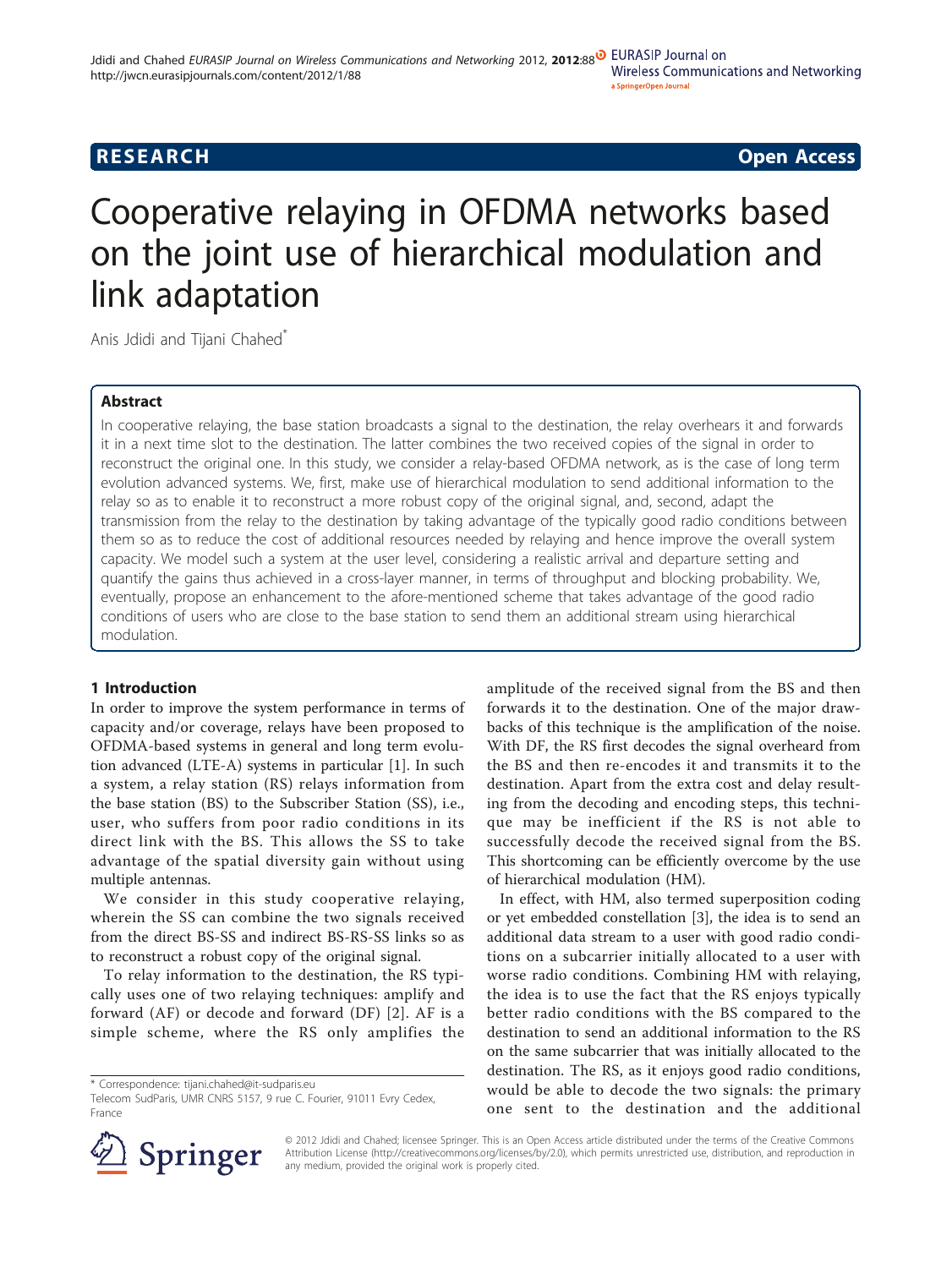information sent to it, and to generate a more robust copy of the initial signal compared to the case of classical relaying where the RS will use only the overheard signal to decode and encode a new copy of the initial signal.

Moreover, as the link between the RS and SS is typically of good radio conditions, one can also use high rate modulation to forward this more robust copy of the signal from the RS to the SS. In doing so, we will be able to reduce the amount of resources needed for relaying which will allow to increase the overall system capacity.

In this study, we propose and model the joint use of HM and link adaptive cooperative relaying in an OFDMA system at the user level, for a realistic dynamic setting where users come to the system at random time epochs and leave it after a finite duration corresponding to the transfer of a file of a given size. We relate this so-called flow-level modeling to the lower layer resource allocation mechanisms in a cross-layer manner. We also propose an enhancement that takes advantage of the good radio conditions of users who are close to the BS to send them an additional stream using HM. This in turn allows to enhance the system performance even further.

Other works studied the use of HM in cooperative relaying systems. In [\[4](#page-11-0)], Peng et al. propose hierarchical cooperative relaying to support both unicast and multicast services. The BS utilizes two-dimensional source coding schemes and transmits the corresponding data streams within two time slots in one frame. In [[5,6\]](#page-11-0), the authors propose to send an additional information using HM via the indirect link in order to improve the bit error rate (BER) at reception. In [[2](#page-10-0)[,7](#page-11-0)], the authors propose to optimize the use of HM in order to also minimize the BER at the destination. In [\[8](#page-11-0)], Jeong-Chul et al. study the use of HM in the case of a multiple relay scheme. And in [\[9](#page-11-0)], Larsson and Vojcic investigate the case of a cooperative transmit diversity based on the use of HM in the case of two sources that communicate directly with one destination. These studies focus solely on the physical layer, notably on the BER improvement, and do not address the capacity issue, along with the gains achieved, at the user level, which is the focus of our present study.

Moreover, these studies do not consider also the problem of the additional resources needed for relaying, and which we combat, in this study, using the aforementioned link adaptation. In [\[10\]](#page-11-0), Popovski and de Carvalho do indeed adapt the transmission of the relay to the radio conditions of the RS-SS link, but their work does not make use of cooperative relaying in the sense that the destination does not combine two copies of information, one from the direct link and one from the indirect one, in order to reconstruct the original signal. In [[11](#page-11-0)], Whang et al. develop a multiuser cooperative scheme, where HM is used between two destinations; the RS decodes the two overheard signals, without additional information, and relays them to the destinations using HM also.

In addition, all of these studies consider a static scenario with a fixed number of users in the system, whereas in our study, we consider, as indicated previously, a dynamic setting where, again, (data) users come to the system and leave it after a finite duration, corresponding to the transfer of their files.

The remainder of this study is organized as follows. In Section 2, we describe the relay-based OFDMA system and the way resources are allocated in such a setting. In Section 3, we describe HM. In Section 4, we detail the use of HM and our link adaptation relaying proposal. In Section 5, we present our flowlevel modeling and derive several performance metrics. In Section 6, we describe the enhancement proposed to our scheme. Section 7 contains numerical and simulation results. Section 8 eventually concludes the article.

#### 2 Relay-based OFDMA system

Let us first describe a downlink OFDMA cell with a single base station. Using OFDMA, the total bandwidth W is divided into N orthogonal subcarriers which can be shared by several users in the same time slot. Depending on the signal-to-noise ratio (SNR), each user will be assigned a coding and modulation scheme, as dictated by the adaptive modulation and coding (AMC) feature used in IEEE802.16 WiMAX or LTE; with a larger constellation size and coding scheme for users with higher SNR [[12](#page-11-0)].

Let  $SNR_{s,n}$  be the SNR experienced by user  $s,s = 1,...,S$ , where  $S$  is the number of users in the system, on subcarrier  $n,n = 1,...,N$ . It is given by

$$
SNR_{s,n} = \frac{P_{s,n} |h_{s,n}|^2}{(\sigma_{s,n})^2}
$$
 (1)

where  $P_{s,n}$  is the transmit power of user s on subcarrier *n*,  $h_{s,n}$  is its channel gain which includes the effects of fast fading, path loss and shadowing and  $\sigma_{s,n}$  is the variance of the additive white Gaussian noise (AWGN) with zero mean.

The number of bits  $b_{s,n}$  that can be sent by user s on subcarrier *n* is given by [\[13](#page-11-0)]:

$$
b_{s,n} = \log_2\left(1 + \frac{\text{SNR}_{s,n}}{\Gamma}\right) \tag{2}
$$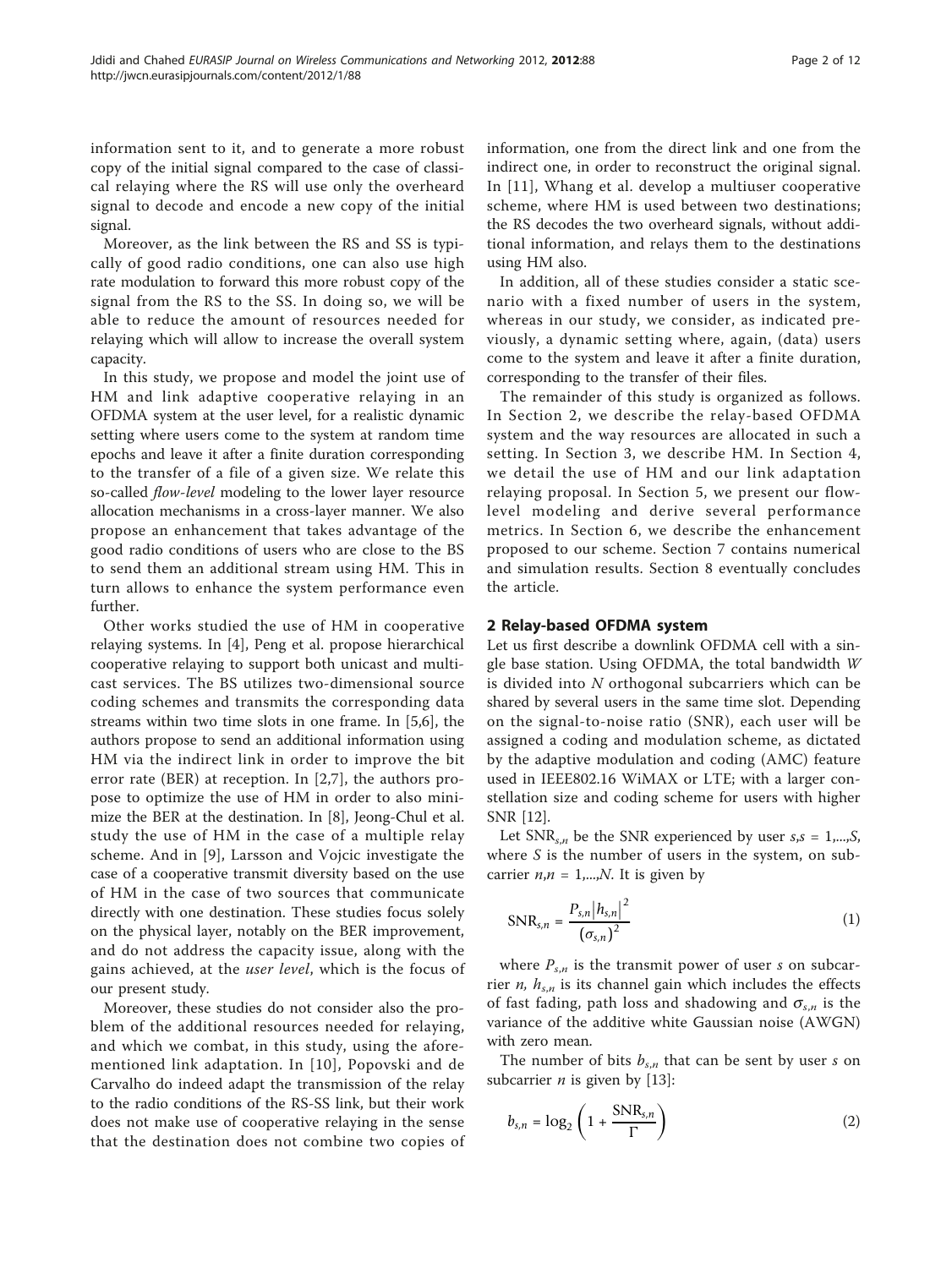where Γ represents the SNR-gap which is used to ensure some quality of service (QoS) for an uncoded QAM system and is given by:

$$
\Gamma = \frac{1}{3} \left[ \mathcal{Q}^{-1} \left( \frac{P_e}{4} \right) \right]^2 \quad , \Gamma \ge 1 \tag{3}
$$

where *<sup>Q</sup>*<sup>−</sup>1(.) is the inverse standard Marcum Q-function and  $P_e$  is the target BER.

Let us now, consider that  $I$  RSs are added to the plain OFDMA architecture, described above, in order to assist users who cannot decode successfully their signals on the direct link (BS-SSs). Let  $P<sup>R</sup>$  denotes the probability that the user to be served does indeed require the help of an RS to be able to successfully decode the original signal.

Let us further denote by  $P$  the probability that the user who needs the assistance of an RS is indeed covered by an RS. This probability depends on the number and the position of RSs in the cell.  $P$  is given by:

$$
P = \min\left(\frac{I}{I_{\text{threshold}}}, 1\right) \tag{4}
$$

where  $I_{\text{threshold}}$  denotes the minimum number of RSs in the cell in order to cover it all, and hence be able to assist any user who needs relaying, at any time.

In order to determine  $I_{\text{threshold}}$ , we assume that the cell is represented by a disc with, say, two regions  $U =$ 2) corresponding to users with good radio conditions (inner region) and those with worse ones (outer region). RSs are placed at the edge of the first region as shown in Figure 1. Assuming that the areas covered by RSs are tangent to each other, we obtain:

$$
I_{\text{threshold}} = \frac{\pi}{\alpha} \tag{5}
$$

where  $\alpha$  is equal to  $\cos^{-1}\left(1-\frac{(r^2-r^1)^2}{2(r^1)^2}\right)$  $2(r^{1})^{2}$ and  $r^j$ denotes the radius of region  $j, j = 1, 2$ .



#### 3 Hierarchical modulation

As indicated above, HM is a technique that allows to send an additional stream to a user with good radio conditions on a subcarrier that was initially allocated to a first user generally with worse radio conditions. In what follows, indices  $k$  and  $k^*$  stand, respectively, for user with bad radio conditions and user with good ones  $(h_{k,n} \, \lt \, \lt \, h_{k^*,n}).$ 

Let us consider, for instance, that each user  $(k \text{ and } k^*)$ would receive a 4-QAM constellation signal (see, Figure 2). Using HM, we actually combine two such constellations into a single one, as shown in Figure [3.](#page-3-0) In the resulting 4/16-QAM constellation, each symbol is composed of 4 bits: the two most significant bits–to the left–represent the basic information sent to user  $k$  (also termed the first level of hierarchy) and the other 2 bits represent the additional information sent to user  $k^*$  (the second level of hierarchy).

As of decoding, to user  $k^*$ , the received signal is clear as it enjoys good radio conditions and hence using successive interference cancelation (SIC) [\[13](#page-11-0),[14\]](#page-11-0), the constellation of user  $k$  can be easily filtered out before decoding its own signal.

User k sees the signal of user  $k^*$  as extra (Gaussian) noise surrounding his own signal. This extra noise is not very significant because of the small amount of power allocated to user  $k^*$  [[13\]](#page-11-0). And hence the possibility to transmit simultaneously to two users on the same subcarrier without degrading the capacity of the link.

Generally, we denote by  $L/M$ -QAM the constellation that results from the use of HM, where  $L (L = 2<sup>2l</sup>)$  and M ( $M = 2^{2m}$ ) represent the constellation size for,

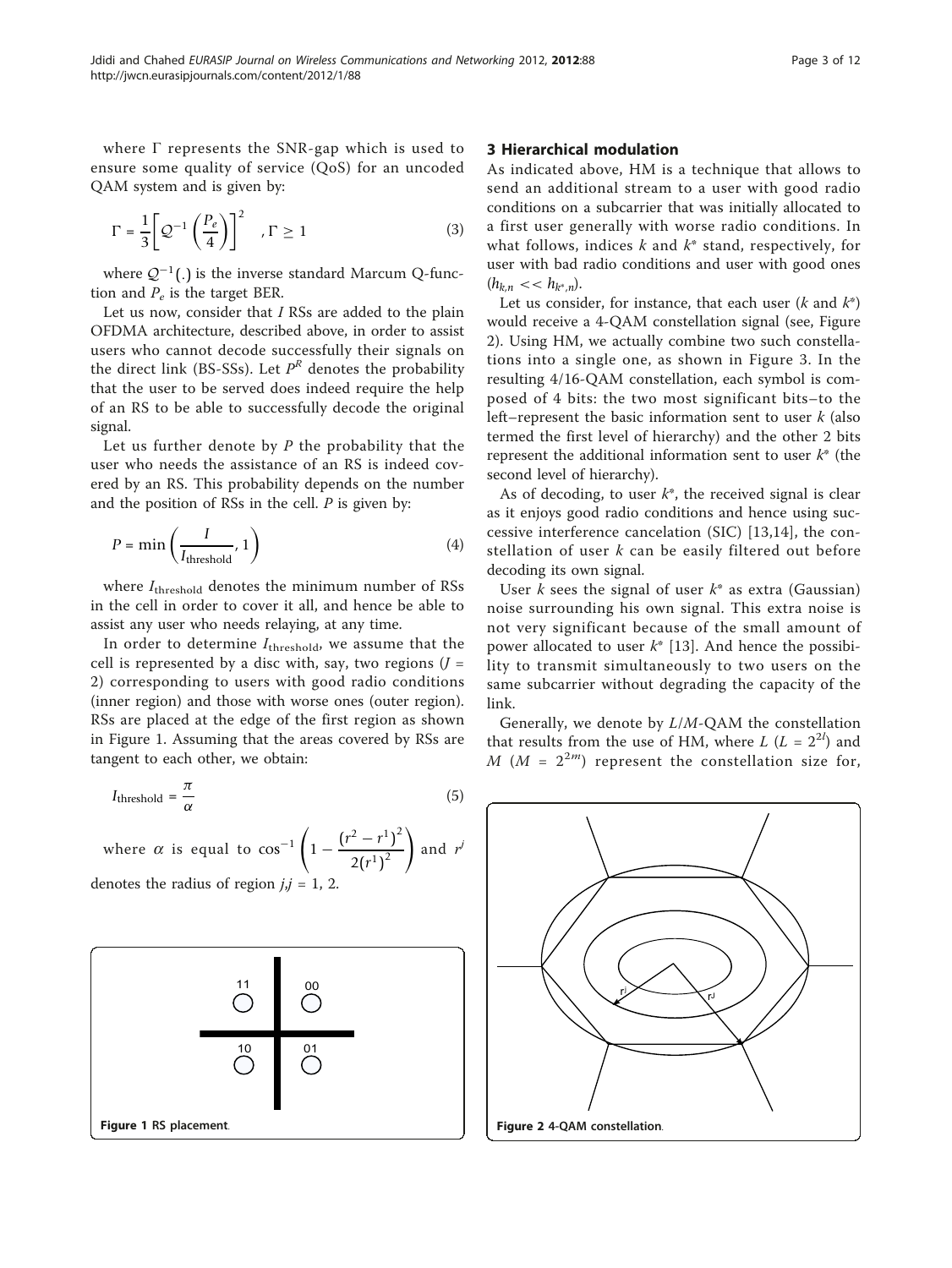<span id="page-3-0"></span>

respectively, the first and second levels of hierarchy. In this case,  $l$  bits are sent to user  $k$  and  $(m - l)$  bits are sent to user  $k^*$  [[12\]](#page-11-0).

For the square constellation 4/M-QAM, in order to ensure a decoding without error, the amounts of power allocated to the two users, on the shared subcarrier  $n$ , are given by [[15\]](#page-11-0):

$$
P_{k^*,n} = \frac{d_{k^*,n}^1(2^{b_{k^*,n}} - 1)}{6} \text{ and } P_{k,n} = \frac{d_{k,n}^2(2^{b_{k,n}} - 1)}{6} \quad (6)
$$

where  $b_{k,n}$  and  $b_{k^*,n}$  correspond, respectively, to the number of bits that we want to transmit to users  $k$  and  $k^*$ .

At decoding,  $b_{k,n}$  and  $b_{k^*,n}$  are given, respectively, by the Shannon formula:

$$
b_{k^*,n} = \log_2\left(1 + \frac{P_{k^*,n} |h_{k^*,n}|^2}{\Gamma(\sigma_{k^*,n})^2}\right)
$$

and

$$
b_{k,n} = \log_2\left(1 + \frac{P_{k,n}|h_{k,n}|^2}{\Gamma\left((\sigma_{k,n})^2 + P_{k^*,n}|h_{k,n}|^2\right)}\right) \tag{7}
$$

where, again,  $h_{k/k^*,n}$  and  $\sigma_{k/k^*,n}$ , denote, respectively, the channel gain and the variance of the AWGN with zero mean of users  $k$  and  $k^*$ .

 $d_{k^*,n}$  and  $d_{k,n}^2$  represent, respectively, the minimum distance between the flectious symbol in the constellation of users  $k$  and  $k^*$ , respectively, on subcarrier  $n$  (please refer to, Figure 3). In our case,  $d_{k^*,n}^1$  is related to  $d_{k,n}^2$  by:

$$
d_{k,n}^2 = d'_n + \left(\frac{\sqrt{M}}{2} - 1\right) d_{k^*,n}^1 \tag{8}
$$

where  $d_{k^*,n}^1$  (respectively,  $d'_n$ ) is given by:

$$
\sqrt{\frac{6\Gamma(\sigma_{k^*,n})^2}{(h_{k^*,n})^2}}\left(\text{resp.}\sqrt{\frac{6\Gamma(\sigma_{k,n})^2}{(h_{k,n})^2}}\right)
$$
(9)

Note that the modulation parameter D, defined by *D* = *d* , indicates the degree of protection of each stream. This parameter varies between 0 and 1: if  $D = 0$ , the total sent signal represents a 4-QAM constellation whereas if  $D = 1$ , it represents 16-QAM constellation.

## 4 Use of hierarchical modulation and link adaptive relaying

We now describe the operation of HM and link adaptive relaying in the relay-based OFDMA system described in Section 2. We assume, without loss of generality, that users are of two types: users of type 1 enjoy good radio conditions and can, hence, decode the signal properly, and users of type 2 which have lower radio conditions and which can or not decode their signal successfully. When they cannot, we will make use of an RS, based on DF, to help them decode their signal.

We assume that the BS has knowledge of the channel state information (CSI) of all links: BS-RSs, BS-SSs, and RSs-SSs. We denote, respectively, by  $SNR_k$ ,  $SNR_{sr}$ , and  $SNR_{rd}$ , the SNRs of the BS-SS, BS-RS, and RS-SS links, as shown in Figure 4. Index  $k$  stands for a given user of type 2 who cannot decode his information bits on the direct link (BS-SS).

In classical cooperative relaying using DF, the BS broadcasts a  $M$ -QAM signal  $A$  to a user  $k$  with low

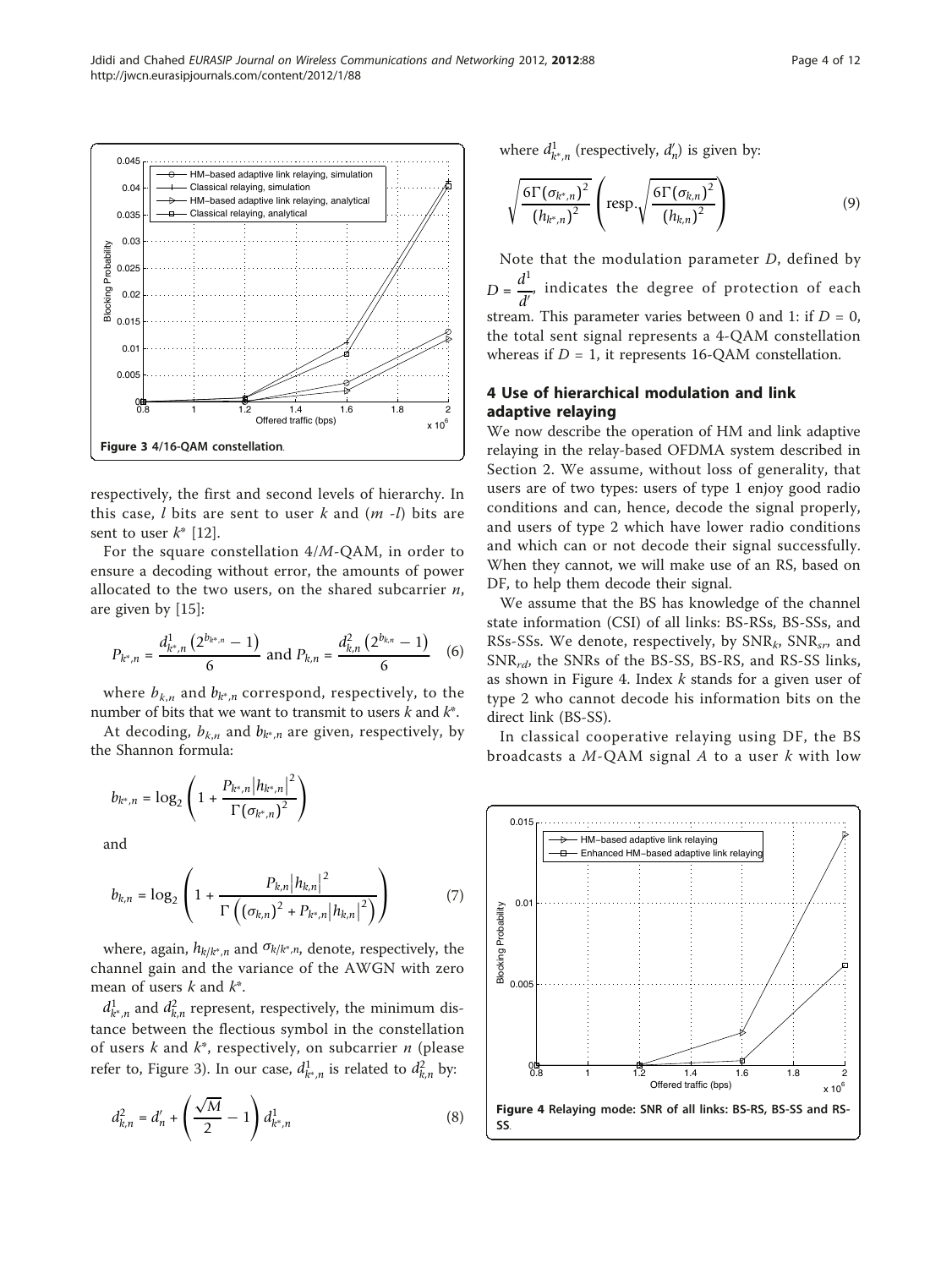radio conditions, the RS overhears it, decodes it, encodes a new copy  $\bar{A}$  and forwards it in the next time slot to this given user.

We suppose that the destination uses a simple maximal ratio combining (MRC) combiner in order to decode its signal. In this case and using DF-based relaying, the SNR achieved by a given user  $k$  after the two steps described above is given by:

$$
\overline{\text{SNR}_k} = \min\big((\text{SNR}_k + \text{SNR}_{\text{coop}}), \text{SNR}_{\text{sr}}\big) \tag{10}
$$

where  $SNR_{coop}$  is equal to  $SNR_{rd}$  if  $SNR_k < SNR_{rd}$ . Note that if  $SNR_k > SNR_{sr}$ , relaying is useless and  $\overline{\text{SNR}_k}$  =  $\text{SNR}_k$ .

Let us define by  $BER_{coop}$  the BER achieved over the indirect link (BS-RS-SS). It is given by:

$$
BER_{\text{coop}} = 1 - (1 - BER_{sr})(1 - BER_{rd}) \tag{11}
$$

where  $BER_{sr}$  and  $BER_{rd}$  stand, respectively, for the BER of the BS-RS and RS-SS links.

The BER<sub>k</sub> of a given user k for an M-QAM system over an AWGN channel is related to its  $SNR_k$  through the following equation [\[16](#page-11-0)]:

$$
BER_k = 0.2 \exp\left(-\frac{3SNR_k}{2(M-1)}\right) \tag{12}
$$

Based on Equations  $(10)$ ,  $(11)$ , and  $(12)$ , we see that the quality of the decoding at the destination depends, notably, on the quality of the signal decoded and encoded at the RS (depends notably on  $SNR_{sr}$  and  $SNR_{rd}$ ). If the overheard signal cannot be decoded correctly by the RS, the encoded copy,  $\bar{A}$ , will also be corrupted, and hence the relaying will be inefficient. And so, in order to improve the decoding at the RS, we propose the use of HM.

Using HM, the BS will be able to send two different signals, which we term  $A$  and  $B$ , to the SS and RS by adapting the transmission to each entity. Signal A represents the original signal sent to the SS with an amount of power equal to  $\theta P_n$  and signal B represents the additional information sent to the RS with an amount of power equal  $(1 - \theta)P_n$ .  $\theta$  is a real number that verifies 0  $\langle \theta \rangle$  < 1 and can be obtained using Equations (6) and P<sub>n</sub> represents the total amount of power allocated to the shared subcarrier  $n$ . In this case, and as described in Section 3, the RS, owing to its good radio conditions, will be able to decode the two signals A and B while the SS will be able to receive only signal A.

Please note that  $B$  can be a simple copy of the initial signal A or control information that allows to ensure the success of decoding at the RS, as considered in [[5](#page-11-0)]. The latter case corresponds to a coded cooperation scheme, with distributed channel coding [\[17\]](#page-11-0), and allows to ensure better error protection.

We suppose, for simplicity, that signal  $B$  contains a second copy of the original signal A. This results in a spatial diversity gain at the RS. Using MRC, the RS will now be able to decode the original signal with an SNR equal to  $SNR_k + SNR_{sr}$ . Since the BER is inversely proportional to the received SNR (Equation (12)), and because of the higher received SNR  $(SNR_k + SNR_{sr} >$  $SNR_k$ ), the RS will thus be able to decode and encode a more robust signal  $\bar{A}$  with a lower BER. This, in turn, will ensure a decoding without error at the destination as well.

Moreover, using classical relaying, the RS relays the signal to the destination using the same rate (same constellation size  $M$ ) as that of the overheard signal, which is typically low because of the worst good radio conditions of the direct link (BS-SS). The RS-SS link is, however, typically of good radio conditions, and may support higher bit rates. We thus propose to take advantage of this fact and to forward the relayed signal  $\overline{A}$  at a higher bit rate, or equivalently, in a lower number of time slots than classically needed, assuming for instance Time Division Multiplexing (TDM) scheduling.

Formally, if  $BER_{rd} \leq 10^{-2}$ , Equation (12) can be inverted and yields the maximum constellation size M' that the RS can use for a given  $SNR_{rd}$  and pre-fixed target  $BER_{rd}$  as [\[16\]](#page-11-0):

$$
\log_2(M') = \log_2\left(1 + \frac{3SNR_{rd}}{2K_0}\right) \tag{13}
$$

where  $K_0 = -\ln(5BER_{rd})$ . Since the RS-SS link presents good radio conditions (higher  $SNR_{rd}$ ), the RS is thus able to use a higher constellation size  $M'$  to serve the destination without affecting the target BER (BER $_{rd}$  in this case). This, in turn, yields a higher spectral efficiency by increasing the signal rate on the RS-SS link.

In this study, we take one time slot as our smallest time unit. In this case, we shall assign, using TDM,

 $\beta = \frac{\log_2(M')}{\log_2(M)}$  consecutive time slots to each user to be served ( $\beta$  > 1) so that the RS to SS relaying operation is done using one time slot. In this one time slot, the RS actually relays  $\beta$  different (robust) signals to the target destination.

**Example:** To illustrate this proposal, let us assume that users with low radio conditions are assigned 4- QAM constellations for their direct link with the BS and that the BS-RS and RS-SS links allow the use of 16- QAM constellations. In classical relaying, the RS overhears the original signal using 4-QAM, in a first time slot, and generates a signal to the SS using 4-QAM also. This second signal, which can or cannot be decodedencoded successfully at the RS, will be sent to the SS in a second time slot using the same constellation size as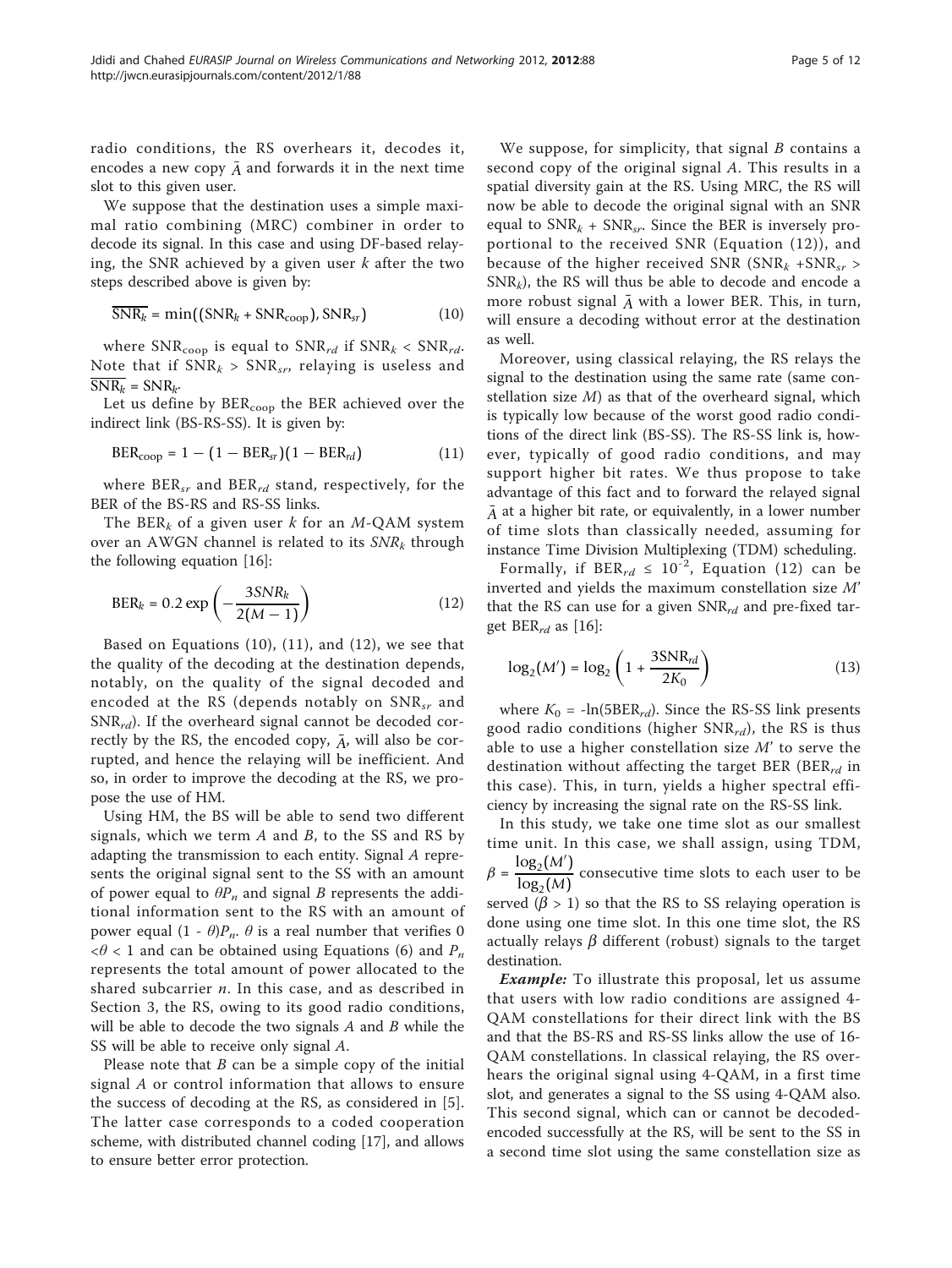that of the overheard signal, 4-QAM in this case. At the SS as well, it may or may not be decoded successfully.

In order to use HM and link adaptive relaying, we now allow each user to be served for  $\beta = 2$  time slots. In each time slot, the RS will receive additional information for a different signal from the BS using HM, it will decode the original signal and the additional information (a copy of the same signal in our case) and encode a more robust copy of this signal. It then relays the 2 robust copies of the two different signals received in the previous two time slots to the destination using a higher bit rate, as allowed by the 16-QAM constellation. This corresponds to one time slot for the relaying of the two robust signals (see, Figure 5b), as opposed to the case of classical relaying where two time slots are needed to relay two different signals (not even robust copies) to the destination, as shown in Figure 5a. This gain in time slots improves the overall system capacity.

## 5 Flow level modeling of the HM-based link adaptive relaying scheme

We now model the HM-based link adaptive relaying scheme described in Section 4.

#### 5.1 Model

As indicated above, based on the channel conditions of users, different regions can be constructed by grouping different mean channel responses of users into a finite set of values  $j, j = 1, \ldots, J;$  each region containing users with similar radio conditions and, thus, similar coding and modulation scheme (see, Figure [6](#page-6-0)) [[12\]](#page-11-0).

Let users arrive to the system following a Poisson process with mean intensity  $\lambda$ . Users in region *j* are granted  $N^{j}(y)$  subcarriers for a (finite) mean time

duration  $T^j$ . **y** is a vector with entry *j* representing the number  $y^j$  of users present in region j,  $j = 1,...,J$ . The service duration  $T^j$  depends on the quantity of resources the users get, which in turn depends on the number and type of users that are simultaneously in progress in the system as well as how well they can take advantage of the resources they are granted, i.e., their radio conditions.

Recall that users are served using TDM. This ensures fairness in time among all users in the cell. In this case, the number of users in our system can be modeled as a Continuous Time Markov Chain (CTMC) with state vector **y**, again, denoting the number of users  $y^j$  in each region of the system,  $j = 1,..., J$ . This model is completely described by a Processor Sharing (PS) queue with  $S = \sum_{j} y^{j}$  being the total number of users in the system.

We also apply an admission control scheme on the maximal number of users  $s_{\text{max}}$  that can be admitted to the system. This guarantees every admitted user some minimal number of subcarriers  $n_{\min}$  equal to  $\frac{N}{n}$ *s*max which, in turn, guarantees some minimal throughput for each user in the system.

Let us denote by  $\bar{\rho}$  the total cell load and by  $\bar{\rho}^j$  the load corresponding to region  $j, j = 1,...,J$ . We have:

$$
\bar{\rho} = \sum_{j=1}^{J} \bar{\rho}^j \tag{14}
$$

where  $\bar{\rho}^j = \rho^j/c^j$ ;  $\rho^j = \rho \pi ((r^j)^2 - (r^{j-1})^2)$ ;  $\rho = \lambda E[F]$ . r<sup>*j*</sup> is the radius of region *j*,  $j = 1,..., J$ ,  $E[F]$  is the mean file size and  $c^j$  is the rate that a user s of type j can achieve when he is alone in the system. In a scheme without

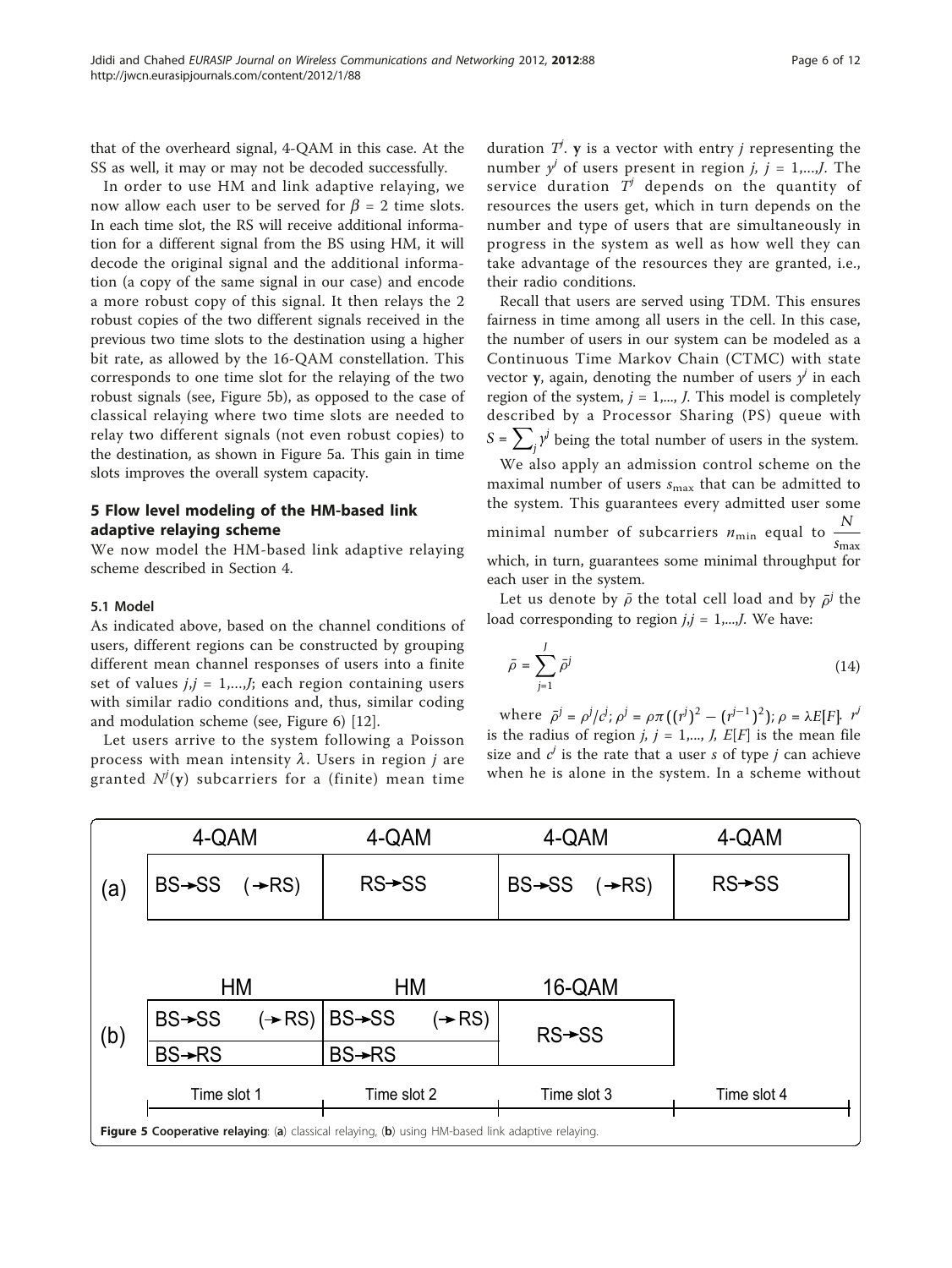<span id="page-6-0"></span>

using relays and without HM, the maximum achieved throughput by user s in region *i*, is given by [[13\]](#page-11-0):

$$
c_s^j = \sum_{n=1}^N \frac{W}{N} \log_2 \left( 1 + \frac{\text{SNR}_{s,n}^j}{\Gamma} \right) \tag{15}
$$

where *W* denotes the total bandwidth, *N* denotes the total number of subcarriers and  $\text{SNR}^{j}_{s,n}$  is the instantaneous SNR experienced by user  $s$  in region  $j$  on subcarrier n.

Let us consider, as in Section 4 and, again, without loss of generality, that we have two types of users in the system  $(J = 2)$ : users of type 1 who enjoy good radio conditions and who are able to decode successfully their signals, and users of type 2, who present worse radio conditions and may not be able to decode successfully their signals through the direct link (BS-SS) only.

## 5.1.1 Using classical relaying

Considering TDM scheduling, time slots are classified into three possibilities: one time slot to serve a user of type 1, one time slot to serve a user of type 2 if  $P^R = 0$ and 2 time slots to serve the same user if  $P^R = 1$ . And so, given  $P$  and  $P^R$ , users of type 2 get a rate equal to  $((1 - P^R) + PP^R)c^2$  for  $\frac{\gamma^{-2}((1 - P^R) + PP^R)}{(1 - P^R)(1 - P^R)}$ *y*<sup>−1</sup> + (1 − *PR*)*y*<sup>−2</sup> + 2*PRy*<sup>−2</sup> of the time where  $\overline{y}^j$ ,  $j = 1, 2$ , denotes the mean number of users of each type in the system, and is equal to  $\frac{\bar{\rho}^j}{\bar{\rho}^j}$  $\frac{\overline{r}}{1-\overline{\rho}}$ . Without the need for relaying (successful decoding on

the direct link), users of type 2 get a rate equal to  $c^2$  for  $\frac{\gamma^{-2}}{\gamma^{-1} + \gamma^{-2}}$  of the time.

Consequently, the capacity  $c^2$  of users of type 2 changes, and the capacity given by Equation (15) will now be multiplied by the following term:

$$
\frac{(\gamma^{-1} + \gamma^{-2})((1 - P^R) + P P^R)}{\gamma^{-1} + (1 - P^R)\gamma^{-2} + 2P^R\gamma^{-2}}
$$
\n(16)

The change in  $c^2$  will, in turn, impact the performance of users of type 1 as they will now have one time slot less every time the transmission to users of type 2 uses a relay. Users of type 1 obtain a rate equal to  $c<sup>1</sup>$  for

*y*<sup>−1</sup> + (1 − *P<sup>R</sup>*)*y*<sup>−2</sup> + 2*P<sup>R</sup>γ<sup>−2</sup></del> of the time.* 

On the other hand, without the need for relaying, they obtain a rate equal to  $c^1$  for  $\frac{\gamma}{\gamma-1}$  of the time. Consequently, the capacity for users of type 1, given by Equation (15) under TDM will now be multiplied by:

$$
\frac{\gamma^{-1} + \gamma^{-2}}{\gamma^{-1} + (1 - P^R)\gamma^{-2} + 2P^R\gamma^{-2}}
$$
\n(17)

#### 5.1.2 Using HM-based link adaptive relaying

Considering the HM-based adaptive relaying scheme described previously, the TDM scheduling will also be altered due to the need for resources for relaying. As mentioned previously, the use of a resource allocation that is adapted to the radio conditions of the RS-SS link allows us to save some resources (in terms of time slots and power) compared to the classical relaying scheme and, in this case, during only one time slot, the RS forwards  $\beta$  different signals to the destination instead of only one signal. Recall that  $\beta$  is an integer equal to  $\frac{c^R}{2}$ *c*2 , where  $c^R$  is the throughput achieved at the RS-SS link and  $c^2$  is the capacity of users of type 2. Recall that the ratio  $\frac{c^R}{c^2}$  is equal to the ratio  $\frac{\log_2(M')}{\log_2(M)}$  $log_2(M)$ (where  $M$  and  $M'$  stand for the constellation size without and with the use of link adaptation in the RS-SS link, respectively).

Here too, time slots can be divided into three possibilities:  $\beta$  time slots to serve a user of type 2 if  $P^R = 0$ ,  $\beta$ + 1 time slots to serve a user of type 2 if  $P^R = 1$  and  $\beta$ time slots to serve a user of type 1. And so, users of type 2 will get a rate equal to  $(\beta PP^R + \beta(1 - P^R))c^2$  for *<sup>y</sup>*−<sup>2</sup> ((1 <sup>−</sup> *<sup>P</sup>R*) + *PPR*)  $\frac{p}{\beta y^{-1} + \beta (1 - P^R) y^{-2} + (\beta + 1) R^R y^{-2}}$  of the time where *y*<sup>−*j*</sup>, *j* = 1, 2, denotes, again, the mean number of users of each type in the system.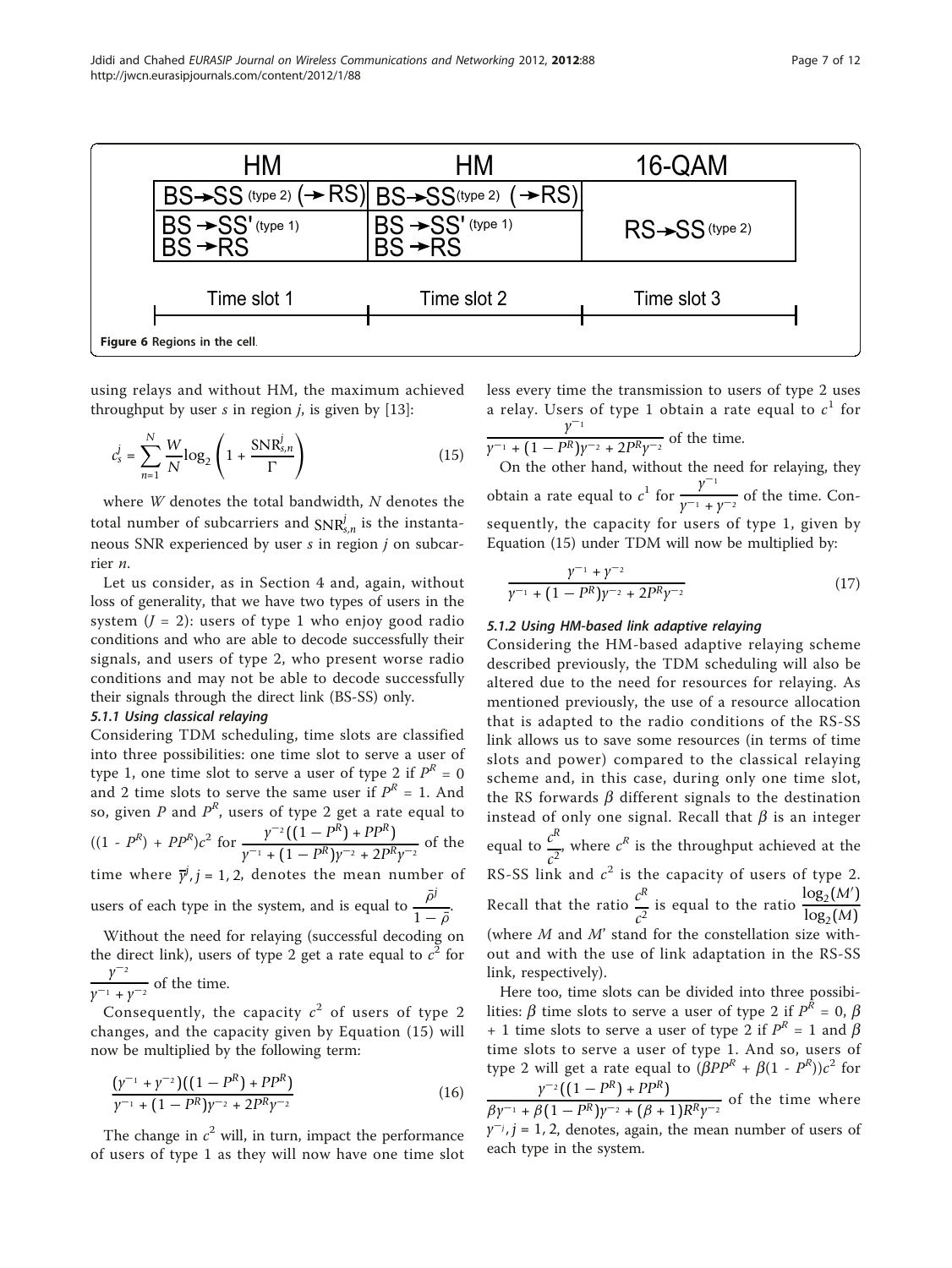Hence, using HM-based link adaptive relaying, the capacity for users of type 2,  $c^2$ , given by Equation (15), will now be multiplied by:

$$
\frac{\beta PP^{R} + \beta (1 - P^{R})}{\beta \gamma^{-1} + \beta (1 - P^{R}) \gamma^{-2} + (\beta + 1) P^{R} \gamma^{-2}} (\gamma^{-1} + \gamma^{-2})
$$
 (18)

As of users of type 1, their capacity  $c^1$ , given by Equation (15), will now be multiplied by a new term given by:

$$
\frac{\beta(\gamma^{-1} + \gamma^{-2})}{\beta\gamma^{-1} + \beta(1 - P^R)\gamma^{-2} + (\beta + 1)P^R\gamma^{-2}}
$$
(19)

#### 5.2 Performance metrics

The steady-state probabilities are given by [\[18](#page-11-0)]:

$$
\pi(x) = \frac{\left(\bar{\rho}\right)^x}{1 + \bar{\rho} + \dots + \left(\bar{\rho}\right)^{s_{\max}}} \tag{20}
$$

for  $0 \leq x \leq s_{\text{max}}$ .

Using Equation (20), the mean transfer time  $T^j$  for a user in region  $j, j = 1,..., J$ , for a file of mean size  $E[F]$ , is given by:

$$
T^{j} = E[F] \frac{1 - (s_{\max} + 1)\bar{\rho}^{s_{\max}} + s_{\max}\bar{\rho}^{(s_{\max} + 1)}}{\bar{c}^{j}(1 - \bar{\rho})(1 - \bar{\rho}^{s_{\max}})}
$$
(21)

and the mean transfer time  $T$  in all the cell is given by

$$
T = \frac{\sum_{j=1}^{J} T^j \lambda^j}{\sum_{j=1}^{J} \lambda^j}
$$
 (22)

where  $\lambda^j$  is the mean arrival intensity to region j.

The blocking probability B of a new flow, based on our admission control algorithm, is given by:

$$
B = \frac{\bar{\rho}^{s_{\max}}}{1 + \bar{\rho} + \dots + \bar{\rho}^{s_{\max}}} \tag{23}
$$

#### 6 Enhancement

We propose, now, to take advantage of the good radio conditions of users who are close to the BS to send them a new additional stream using HM.

So far, the HM-based adaptive relaying scheme did send the additional information to the RS using a low modulation rate (4-QAM in our example above). The BS-RS link is, however, typically of good radio conditions, which allows the use of a higher modulation rate, for instance 16-QAM, to transmit the second level of hierarchy in the HM operation.

In this case, the second level of hierarchy of the HM operation can be used to transmit, in addition to the additional information B sent to the RS and meant to the user with bad radio conditions (type 2), a new extra

signal  $C$  to a user with good radio conditions (type 1), as shown in Figure 7.

This can be achieved by sharing the number of subcarriers N equally between the two signals in this second level of hierarchy. And so, over the two time slots  $(\beta = 2)$ , a user of type 1 will now receive at an additional rate given by:

$$
\beta c^{add1} = \beta \sum_{n=1}^{N/2} \frac{W}{N} \log_2 \left( 1 + \frac{p_{k^*,n}^1 \left| h_{k^*,n}^1 \right|^2}{\Gamma(\sigma_{k^*,n}^1)^2} \right) \tag{24}
$$

where *pk*∗,*<sup>n</sup>* denotes the amount of power given by Equation (6).

The capacity of a user of type 2 will remain unchanged compared to the case of HM-based link adaptive relaying, whereas the rate that a user of type 1 can achieve will vary. In fact, considering TDM, the time is again divided into three parts:  $\beta$  time slots to serve a user of type 2 if  $P^R = 0$  with rate equal to  $c^2$ ,  $\beta$ + 1 time slots to serve a user of type 2 with rate equal to  $\beta c^2$  and users of type 1 with rate equal to  $\beta c^{add1}$  if  $P^k$ = 1 and  $\beta$  time slots to serve a user of type 1 with rate equal to  $c^1$ .

Users of type 1 will, now, be served with a rate equal

*cadd*<sup>1</sup>

to 
$$
\beta c^{1} + \beta c^{add1}
$$
 for 
$$
\frac{\gamma^{-1} \beta \left(1 + \frac{c^{ada1}}{c^{1}} P^{R}\right)}{\beta \gamma^{-1} + \beta (1 - P^{R}) \gamma^{-2} + (\beta + 1) P^{R} \gamma^{-2}}
$$

of the time. Consequently, the capacity for users of type 1, given by Equation (15), will now be multiplied by:

$$
\frac{(\gamma^{-1} + \gamma^{-2})\beta \left(1 + \frac{c^{add1}}{c^1}P^R\right)}{\beta \gamma^{-1} + \beta(1 - P^R)\gamma^{-2} + (\beta + 1)P^R\gamma^{-2}}
$$
(25)

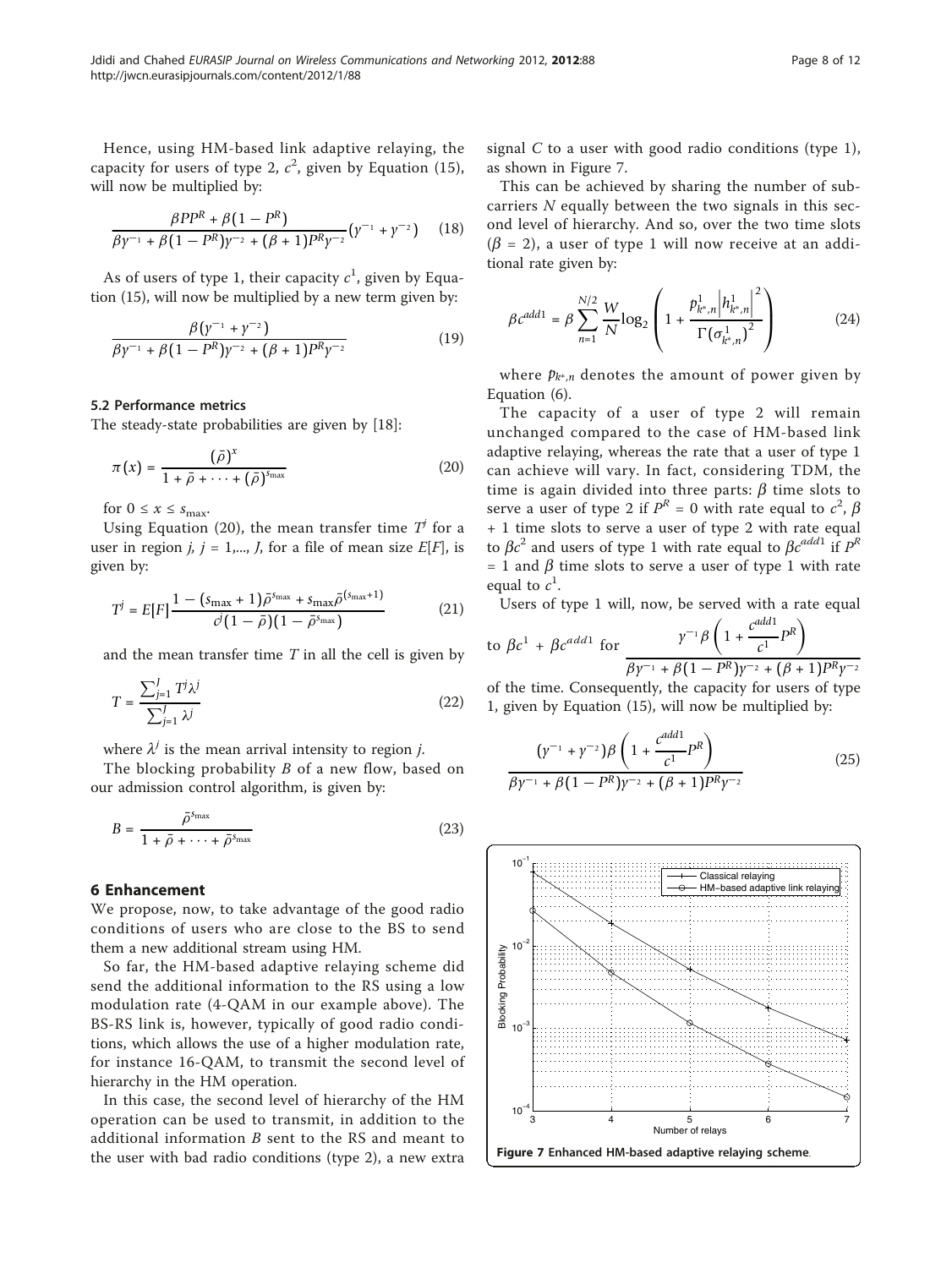where  $c^{add1}$  is the additional rate that a user of type 1 can achieve in each of the  $\beta$  time slots that are allocated to user of type 2.

## 7 Model validation and performance evaluation

We now validate, in this Section, our analytical model and investigate the flow-level performance of the HMbased link adaptive relaying scheme, in terms of the mean transfer time and blocking rates, and quantify the gain achieved using the enhancement to this scheme.

Please note that, the physical layer performance, in terms of BER, is beyond the scope of our study.

For these purposes, we have implemented a new simulator for a downlink cooperative relay-based OFDMA system, where users follow a realistic setting: they come to the system according to a random, Poisson process, and leave it after a finite duration, upon the completion of their file transfers. We have, also, implemented, as indicated previously, an admission control scheme based on a maximal number  $s_{\text{max}}$  of active users in the system;  $s<sub>max</sub>$  is obtained by setting a minimal threshold  $n<sub>min</sub>$  on the number of subcarriers per admitted user.

For the channel implementation, we have used a multi-path Model E channel, which corresponds to a typical office environment for non line-of-sight (NLOS) conditions with an exponential decay power profile [[19\]](#page-11-0).

Table 1 shows the parameters used in our numerical applications as well as simulations.

Note that  $\Gamma = 8.8$  dB ensures a probability of error equal to 10<sup>-6</sup> at decoding. We suppose also that the base station has a perfect knowledge of the CSI on all links.

We assume that users of type 2 need RS assistance (i. e.,  $P^{R} = 1$ ) and that we have a sufficient number of RSs in the cell to cover theses users (i.e.,  $P = 1$ ). We also assume that the BS and RS use, respectively, 4-QAM and 16-QAM signal modulation to serve users of type 2. Users of type 1 use 16-QAM signal modulation. Based on TDM, each user will be served for  $\beta = 2$  time slots at each cycle.

Figures 8, 9, and 10 show the mean transfer time for all users in the system, users of type 1 and users of type 2, respectively, as a function of an increasing offered traffic. The latter corresponds to a cell load ranging from 0.3 to 0.8, i.e., from moderately lightly to heavyloaded system. The curves show both analytical and

|  |  | Table 1 System parameters |
|--|--|---------------------------|
|--|--|---------------------------|

| Carrier frequency        | 3.5 GHz                      |
|--------------------------|------------------------------|
| System channel bandwidth | 1.25 MHz                     |
| <b>FFT</b>               | 128                          |
| OFDMA symbol duration    | $102.9 \text{ }\mu s$        |
| Noise                    | $-160$ dbm/Hz                |
| Г                        | 8.8 dB                       |
| File size distribution   | Exponential with mean 40 Kb. |
|                          |                              |







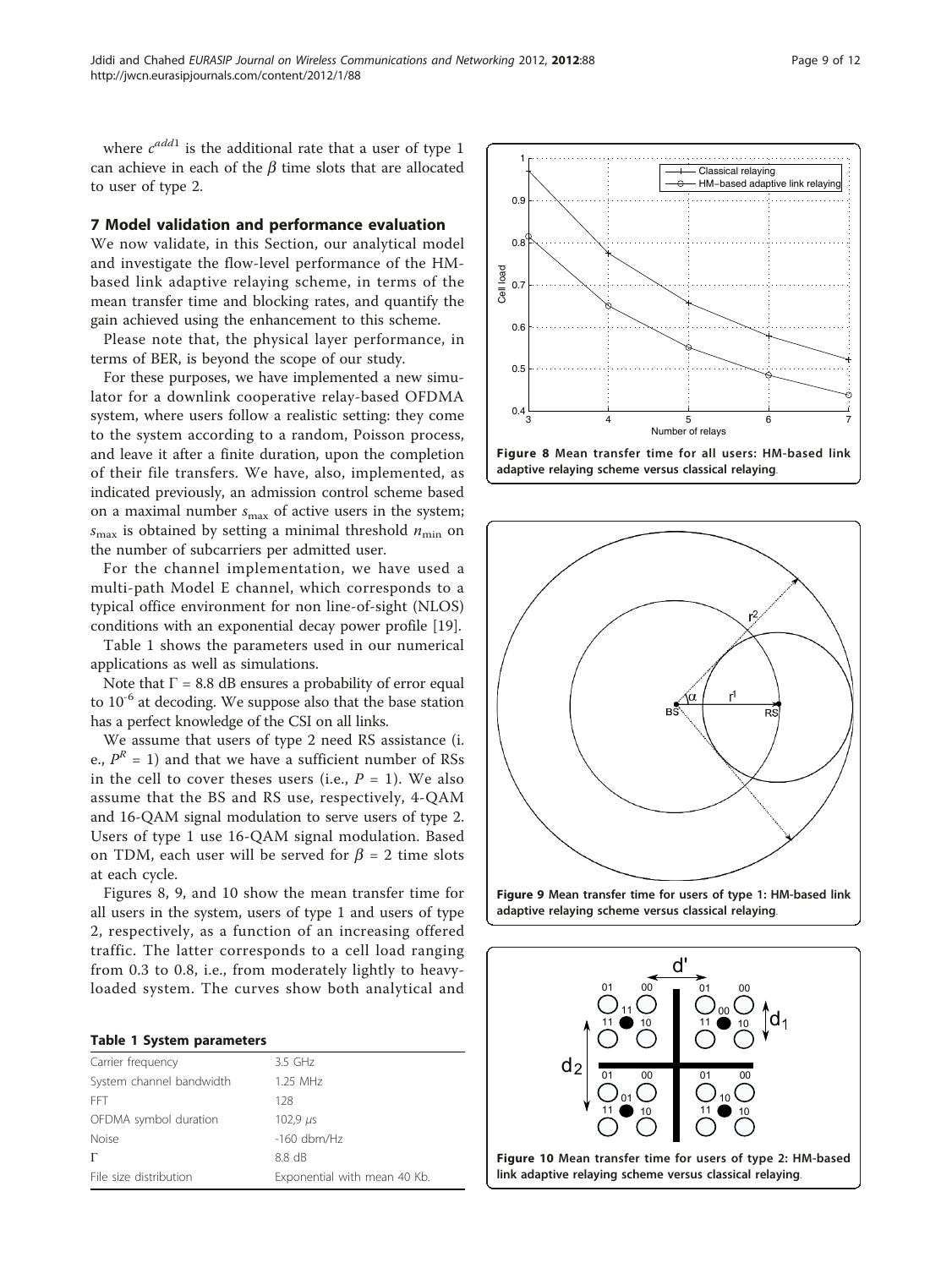simulation results for the cases of the HM-based link adaptive relaying scheme versus classical relaying.

We observe, first, a good match between the analytical model and the simulation results for the two schemes.

We observe, second, that the HM-based link adaptive relaying scheme allows a gain, in terms of the mean transfer time, for users of both types, as compared to the classical relaying scheme. This is due to the use of HM and also to the use of the resource allocation strategy that adapts the modulation scheme to the radio conditions on the RS-SS link. Indeed, in this case, relays use less resources, in terms of time, to assist users with worse radio conditions; the resources thus freed will be used by other users in the system to finish their services earlier which allows to increase the overall system capacity.

We observe, third, that the gain is larger as the system becomes more loaded, i.e., larger number of users, and this, again, for all users. This is due to multiuser diversity.

Figure 11 shows the blocking probability for the two schemes. Here too, the blocking probability is better for the HM-based link adaptive relaying scheme, which means a higher admission rate, because again users of both types finish their service earlier and hence leave more room to yet other users to be admitted to the system.

We eventually turn to the impact of the number of RSs on the performance of our relay-based system. Indeed, in the previous figures, we assumed that the number of RSs was large enough so as to assist all users with bad radio conditions (i.e.,  $P = 1$ ). In a real case, P can be less than 1. We show, in Figures 12 and 13, the load in the system (given by Equation (14)) as well as the blocking rate as a function of the number of RSs, respectively, both for classical relaying and HM-based adaptive link relaying.

We observe that both measures decrease when the number of relays increases. This is due to the additional resources that users with bad radio conditions can get using relaying, with a clear advantage to the case of HM and adaptive link relaying over the classical one.

We now investigate the performance of the proposed enhancement as compared to the HM-based adaptive relaying scheme. We show in Figures 14, [15](#page-10-0), and [16](#page-10-0) the mean transfer time for all the users in the system, as







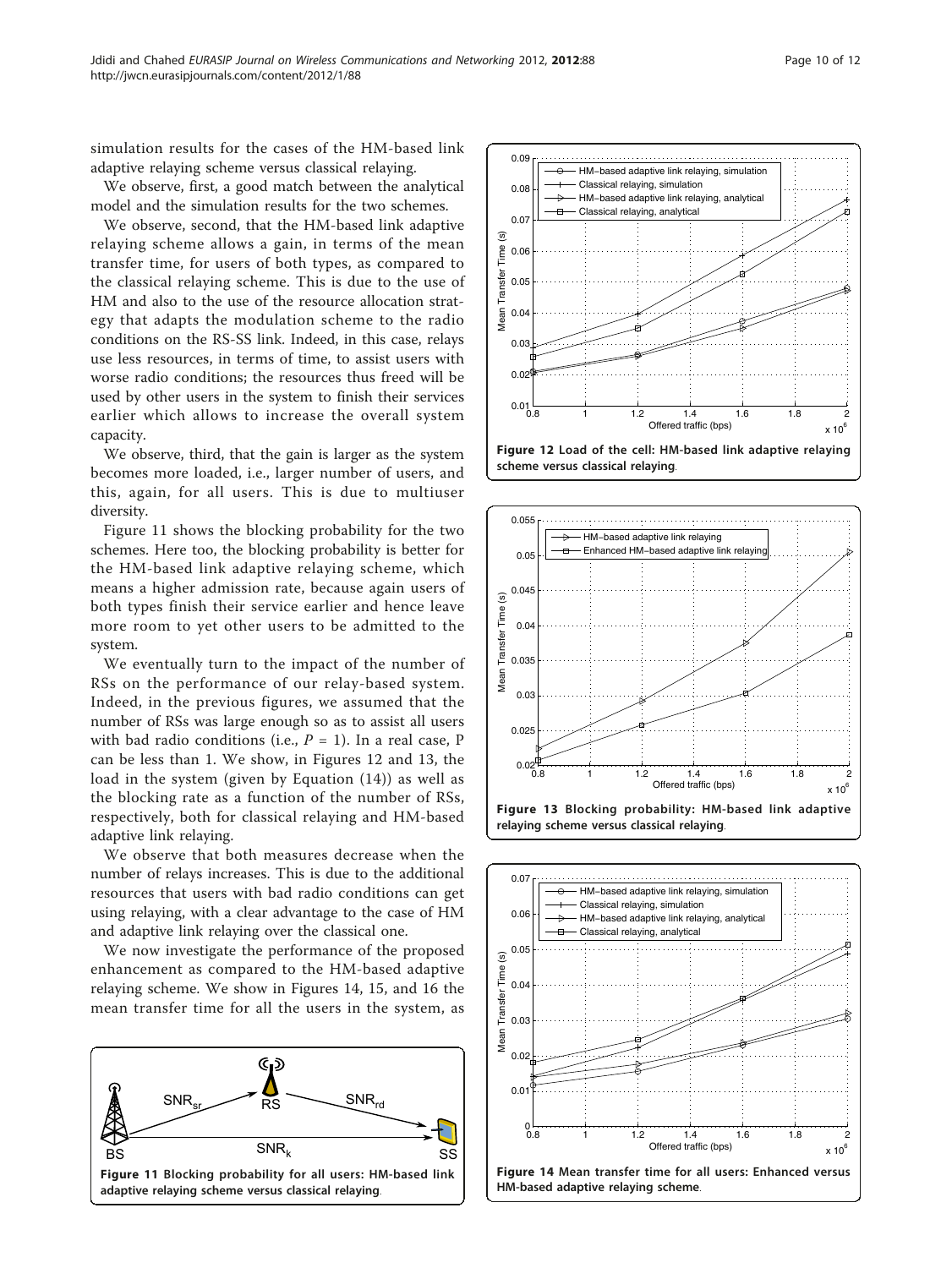well as for users of type 1 and users of type 2, respectively. We observe that the enhanced scheme achieves the lowest mean transfer time, and this is due to the additional throughput received by users of good radio conditions who will now finish their service earlier (Figure 15) and free resources to the other users in the system (Figure 16).

0.8 1 1.2 1.4 1.6 1.8 2

- HM-based adaptive link relaying - Enhanced HM-based adaptive link relay

Offered traffic (bps)

Figure 15 Mean transfer time for users of type 1: Enhanced

versus HM-based adaptive relaying scheme.

 $x 10^6$ 

The same result holds for the blocking rate also, as shown in Figure 17 for the same reasons as detailed above for the case of HM-based relaying over the classical scheme.

#### 8 Conclusion

 $0.01$ 

0.015

 $0.02$ 

0.025

Mean Transfer Time (s)

Vlean Transfer Time

 $\odot$ 

 $0.0$ 

<span id="page-10-0"></span>0.035

We considered, in this study, the joint use of HM and adaptive link relaying in a cooperative relay-based





OFDMA system, as is the case of LTE-A systems, and modeled it in a cross-layer manner, taking into account realistic user dynamics in terms of arrivals and departures after a finite service duration. HM allows the reconstruction of a more robust signal at the RS owing to the sending of an additional information from the BS to the RS. The link adaptation between the RS and SS allows the reduction of the cost of additional resources needed for relaying and hence improves the overall system capacity. Our numerical results enabled us to validate our analytical model and to quantify the gains obtained by such a joint HM and adaptive relaying scheme, in terms of mean transfer time and blocking rate, as compared to the classical relaying scheme. We also proposed an enhancement to the HM-based adaptive relaying scheme which takes advantage of the good radio conditions of the BS-RS link so as to send extra information to other users in the cell using higher modulation rate.

One future study perspective is on the study of the problem of power allocation in the case of cooperative communication, and its impact on system performance, again, considering a dynamic user scenario, at the flow level.

#### Competing interests

The authors declare that they have no competing interests.

Received: 15 September 2011 Accepted: 6 March 2012 Published: 6 March 2012

#### References

- 1. IEEE: IEEE Baseline document v4 for draft standard, Part 16: Air Interface for Fixed and Mobile Broadband Wireless Access Systems, Multihop Relay Specification, (2008)
- 2. HX Nguyen, HH Nguyen, T Le-Ngoc, Signal transmission with unequal error protection in wireless relay networks. IEEE Trans Veh Technol. 59, 2166–2178 (2010)